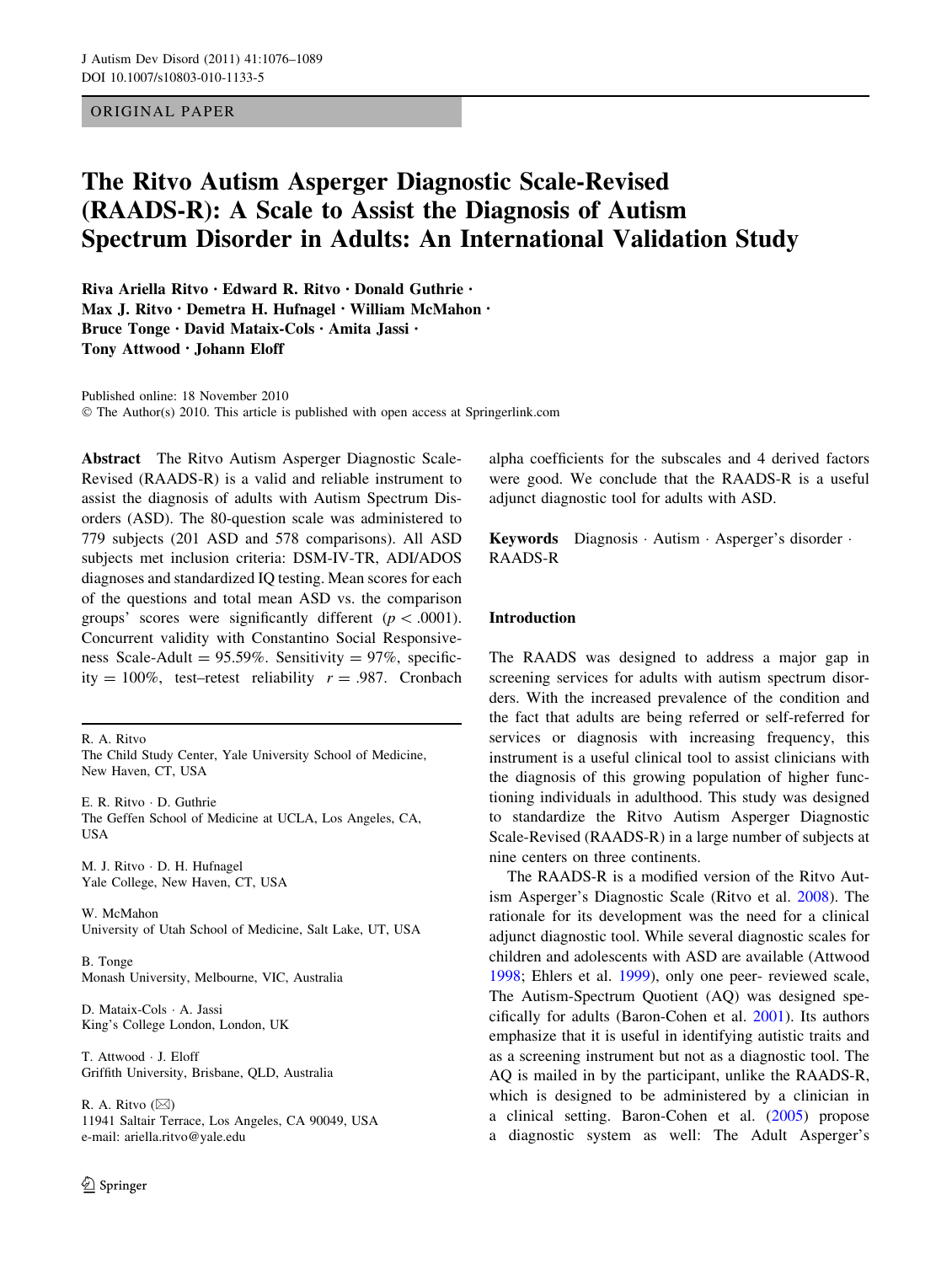Assessment (AAA): A Diagnostic Method. While the AAA is a good system, it is a complete diagnostic system, unlike the RAADS-R. It is lengthy and complicated to administer and is still relatively new. The initial RAADS was developed around the same time period. The original RAADS contains 78 empirically derived questions that assess symptoms based upon DSM-IV-TR (American Psychiatric Association [2000\)](#page-13-0) and ICD-10 World Health Organization ([1992\)](#page-13-0) diagnostic criteria that were extensively tested prior to inclusion on the scale. It proved accurate in discriminating autistic and Asperger's subjects  $(N = 37)$  from comparison subjects  $(N = 57)$ when tested (e.g., sensitivity  $= 1$ , specificity  $= 1$ ). Seventy-six of the 78 questions significantly distinguished ASD subjects from comparison subjects (Ritvo et al. [2008\)](#page-13-0).

Questions on the initial RAADS assess developmental pathology in three symptom areas: language, social relatedness, and sensory-motor (re: DSM-IV-TR). After critical review and the results of a factor analysis, a revised 80 item version was developed (the RAADS-R) with the addition of a fourth symptom area (circumscribed interests), two questions, and several word clarifications. Like the RAADS, the RAADS-R is a self-report instrument, designed for adults  $(18 +)$  with average or above average intelligence.

In order to validate the RAADS-R, a uniform research protocol was developed to be implemented at nine research centers on three continents. The protocol assured uniformity of diagnosis and data acquisition, and its implementation in multiple centers afforded an opportunity to assess the applicability of the scale in a variety of international clinical settings: (a) UCLA; (b) The Child Study Center, Yale University; (c) University of Utah; (d) Mt. Sinai Medical School, New York; (e) The Geneva Center, Toronto, Canada; (f) King's College, London, England; (g) Monash University, Melbourne, Australia; (h) Griffith University, Brisbane, Australia; and (i) ASPECT, Sidney, Australia.

At the time this research was concluding, the American Psychiatric Association's DSM-V committee proposed new diagnostic criteria for Autism Spectrum Disorders (APA DSM-5 [2010](#page-13-0)). These new guidelines propose combining individuals who meet the DSM-IV-TR criteria for Autistic Disorder and Asperger's Disorder into one category called Autistic Spectrum Disorder (ASD). The results of this study will present subjects grouped according to both the DSM-IV-TR and proposed DSM-V criteria. There has been ongoing controversy among clinicians about the relationship of autism and Asperger's disorder. Diagnostic approaches and definitions are described in the literature (Fitzgerald and Corvin [2001](#page-13-0); Klin et al. [2005;](#page-13-0) Volkmar and Lord [1998\)](#page-13-0).

#### **Methods**

#### Participants

## Research Centers and Informed Consents

Nine centers on three continents were selected to provide a worldwide spectrum of English speaking subjects. Human Subject Protection Protocol and Consent to Participate Forms were approved by the California Institutional Review Board, Pasadena, California for all UCLA subjects, and served as models for the other centers to assure uniformity. Each center has ongoing clinical and research programs focusing on autism, and each center complied with their rules and regulations concerning the protection of human subjects. Each of the nine centers provided autistic and Asperger's disorder subjects and some also contributed comparison subjects.

#### Participant Grouping

The study population included 4 groups as follows: (a) subjects with a diagnosis of Autistic Disorder ( $n = 66$ ), (b) subjects with a diagnosis of Asperger's Disorder  $(n = 135)$ , (c) subjects with no previous DSM-IV-TR diagnosis ( $n = 276$ ), and (d) subjects with an axis I DSM-IV-TR diagnosis other than Autistic Disorder, Asperger's Disorder, or PDD NOS  $(n = 302)$ . Subjects in this group had the following diagnoses: Social Phobia, Schizophrenia, Major Depressive Disorder, Bipolar Disorder Type I and II, Obsessive Compulsive Disorder, Dysthymic Disorder, Generalized Anxiety Disorder, Post Traumatic Stress Disorder, Psychotic Disorder NOS, Anorexia Nervosa and Polysubstance Dependence. For some data analyses, the above groups were collapsed into two groups as follows: (a) Autism Spectrum Disorder (ASD) subjects  $(N = 201)$ , and (b) all comparison subjects ( $N = 578$ ). No participants from either group declined to participate.

#### Inclusion Criteria

A standardized research protocol was implemented at each of the nine centers to assure uniformity of diagnosis. All ASD subjects had to meet the following criteria: (a) a clinical DSM-IV-TR diagnosis of autistic or Asperger's disorder, (b) an ADI/ADOS or at least an ADOS module 4 scale to assure they met the cut off for ASD, and (c) a Full Scale IQ score of 80 or above. If prior formal IQ test results were not available, a WAIS or a WASI was administered. Constantino's Social Responsiveness Scale-Adult Research Version (SRS-A) was obtained if a suitable informant accompanied the subject, as it is a second party rating scale (a second party rating scale is administered to a person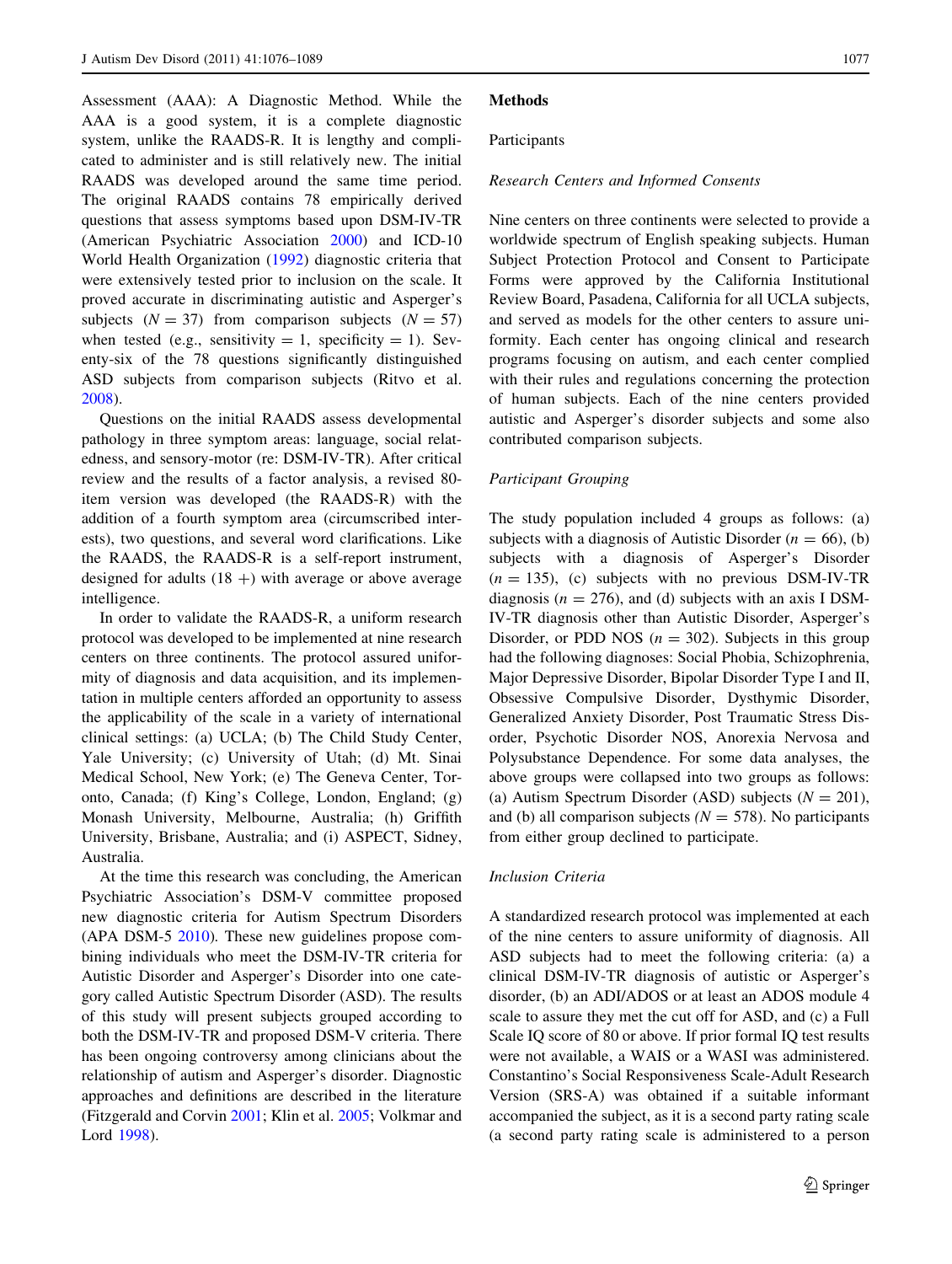other than the subject who answers questions about the subject, such as a family member or a friend). The SRS was selected because it is easy to administer and is reported to have good psychometric properties: internal consistency 0.91–0.97, test–retest reliability 0.84–0.97 and interrater reliability 0.74–0.95 (Bolte et al. [2008](#page-13-0)). The respondents completing the measure in this study were spouses, parents and siblings. A subset of subjects at UCLA was retested after an average of 1 year to determine test–retest reliability.

Two groups of comparison subjects were selected. The first consisted of 276 volunteers who did not have, and never had a DSM-IV-TR diagnosis. They were recruited from clinic staff members and students, and were individually administered the scale by a research staff member. The second group consisted of 302 volunteers recruited at an adult psychiatric out-patient clinic. They were formally diagnosed as having a DSM-IV-TR diagnosis other than ASD by an experienced board certified psychiatrist or a licensed psychologist who administered the scale individually to each. The majority of the comparison cases were recruited by the principal investigator and UCLA.

## Materials

Design of the Revised Scale: The RAADS-R contains 64 symptom-based questions and 16 non-symptom based responses (see [Appendix 1](#page-7-0) for scale and [Appendix 2](#page-12-0) for scoring instructions). The questions were divided into four sub scales per DSM-IV-TR criteria as follows:

- 1. Social Relatednesss—total of 39 questions: 1, 6, 8, 11, 14, 17, 18, 25, 37, 38, 3, 5, 12, 28, 39, 44, 45, 76, 79, 80, 20, 21, 22, 23, 26, 31, 43, 47, 48, 53, 54, 55, 60, 61, 64, 68, 69, 72, 77.
- 2. Circumscribed Interests—total of 14 questions: 9, 13, 24, 30, 32, 40, 41, 50, 52, 56, 63, 70, 75, 78.
- 3. Language—total of 7 questions: 2, 7, 27, 35, 58, 66, 15.
- 4. Sensory Motor—total of 20 questions: 10, 19, 4, 33, 34, 36, 46, 71, 16, 29, 42, 49, 51, 57, 59, 62, 65, 67, 73, 74.

## Procedures

#### Administration of the RAADS-R to ASD Subjects

Following initial screening, a clinician interviewed each subject to confirm the diagnostic information and IQ data, completed the ADI/ADOS or ADOS module 4, and then introduced the scale and explained how to answer the questions. The clinician remained with each subject as the questions were being answered to offer clarifications when asked, and to make sure answers were entered in the proper columns on the Likert scale. An SRS-A scale was obtained from cooperating accompanying adults when available.

## Administration of the RAADS-R to Comparison Subjects

After initial diagnostic and IQ screening, all were given the RAADS-R to complete in the presence of a clinician. Each of the nine participating centers was asked to score, review, and mail in full packets of ASD subjects. Some of the participating centers contributed data to the comparison group subject pool.

#### Data Analysis

Data were coded by each center to preserve anonymity prior to being sent to UCLA. Data were then recoded and entered into an Excel spreadsheet and then transferred to SAS and MPlus for statistical analyses. Exploratory factor analysis was carried out using both orthogonal and oblique varimax rotation under maximum likelihood estimation. A scree plot of the eigenvalues was examined to determine the number of factors. A confirmatory factor analysis was carried out on the final factors using robust weighted least squares (WLSMV) estimation methods as the original items are ordinal. The factor loadings were compared across gender and ASD subgroups to assess constancy (differential item function analysis). Cronbach alpha was also computed to assess the internal consistency of the derived factors. Unadjusted means were compared using one-way analysis of variance and demographics adjusted means were compared using analysis of covariance methods. Associations between continuous variables were assessed using Pearson correlations. Sensitivity, specificity and accuracy of a given factor or score for distinguishing between ASD versus non ASD was computed using non-parametric ROC (receiver operator characteristic) methods. Unweighted accuracy is defined as the average of sensitivity and specificity. The optimal threshold (cut point) was defined as the value of the given factor or score that maximized accuracy.

## Results

## Subjects' Demographics

Table [1](#page-3-0) contains the sex distribution and demographic characteristics of the four subject groups.

Diagnostic Accuracy (Sensitivity and Specificity)

The total RAADS scores ranged from 44 to 227 in the ASD subjects and from 0 to 65 in the comparison groups. By ROC curve analysis, we determined that the best threshold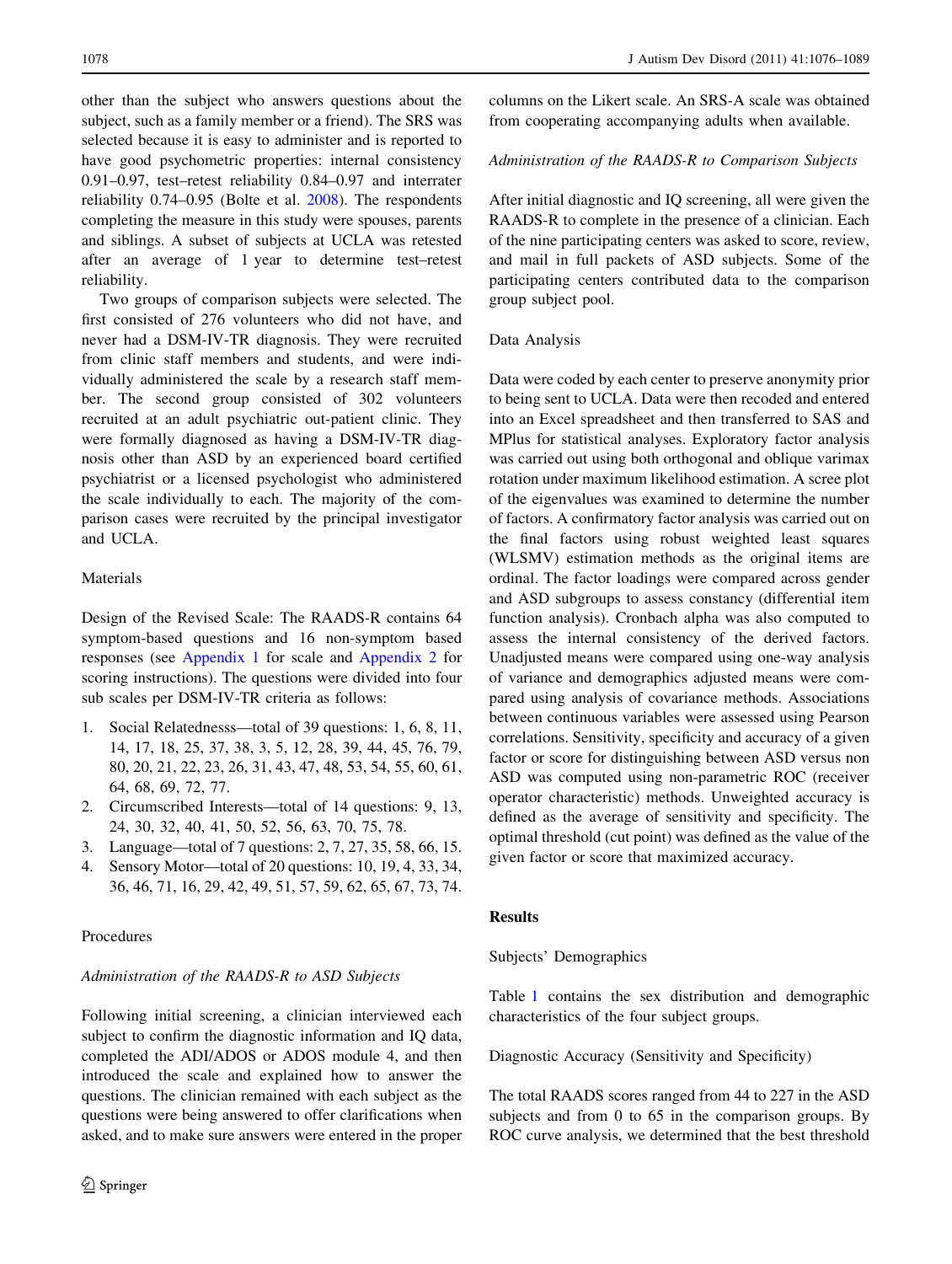<span id="page-3-0"></span>Table 1 Demographic characteristics of the study sample

| Group               | $\boldsymbol{N}$ | Males |      | Females          |      | Mean age | Married % | Highest grade $%$ |         |          | Mean IQ |
|---------------------|------------------|-------|------|------------------|------|----------|-----------|-------------------|---------|----------|---------|
|                     |                  | N     | $\%$ | $\boldsymbol{N}$ | $\%$ |          |           | High school       | College | Graduate |         |
| Autistic disorder   | 66               | 52    | 79.1 | 14               | 20.9 | 30.81    | 13.4      | 52.2              | 37.3    | 10.4     | 114     |
| Asperger's disorder | 135              | 93    | 68.9 | 42               | 31.1 | 32.01    | 21.5      | 37.8              | 53.3    | 7.4      | 122     |
| <b>ASD</b>          | 201              | 145   | 72.1 | 56               | 27.9 | 31.45    | 18.9      | 45.0              | 45.3    | 8.9      | 119     |
| No DSM-IV-TR        | 276              | 114   | 41.3 | 162              | 58.7 | 41.51    | 39.5      | 37.7              | 46.0    | 16.3     | 116     |
| Other DSM-IV-TR     | 302              | 134   | 44.4 | 168              | 55.6 | 42.04    | 28.5      | 40.1              | 53.3    | 6        | 112     |
| Comparisons         | 578              | 248   | 42.9 | 330              | 57.1 | 41.78    | 33.7      | 38.9              | 49.65   | 11.15    | 114     |
| Full sample         | 779              | 394   | 44.4 | 386              | 49.5 |          | 29.9      | 39.9              | 49.4    | 10.3     | 116.5   |

for distinguishing between the two groups was a score of 65. Using this value, all 578 comparison subjects were correctly predicted with no "false positives" (specificity  $= 100\%$ ).

Six ASD subjects from three of the nine centers scored below the threshold (non-ASD predicted range). These ''false negatives'' yielded a sensitivity of 97% (see Table 2).

Table 3 shows the sensitivity, specificity and accuracy for the original four subscale domains and the four factors as well as the total RAADS-R score. As can be seen, the total RAADS-R score has the highest accuracy.

#### Group Comparisons

One-way ANOVA comparisons across all groups, mean RAADS-R scores, and statistical characteristics of subject groups are contained in Table 4. The means and statistical characteristics obtained after collapsing the four groups into two (all ASD subjects vs. all comparison subjects) are shown in Table [5.](#page-4-0) The mean RAADS-R scores of the ASD, the autistic, and the Asperger's disorder groups (Tables 3 and 4) were significantly different from the means of the comparison groups ( $p < .0001$ ). This was also true at each of the nine research centers. The original subscale domains, the factors and the total score are all significantly different in ASD versus non ASD.

An age and sex adjusted ANOVA of total RAADS-R scores and subscale scores, across diagnostic groups

Table 2 Characteristics of the only 6 ASD subjects (3%) whose mean RAADS-R scores were below 65 (false negatives) (mean  $age = 19.9$ 

| Center | Diagnosis Age Sex School IQ RAADS-R |     |           |     |     |
|--------|-------------------------------------|-----|-----------|-----|-----|
|        | YALE ASPERGER 19 M                  |     | <b>HS</b> | 120 | -52 |
|        | GRIFITH ASPERGER 23 M               |     | <b>HS</b> | 117 | 56  |
| ASPEC  | AUTISTIC 18                         | M   | <b>HS</b> | 116 | -58 |
|        | GRIFITH ASPERGER 19                 | M   | <b>HS</b> | 122 | -58 |
| YALE   | ASPERGER 20                         | M   | COL.      | 116 | -59 |
|        | YALE ASPERGER 19                    | M — | COL.      | 116 | 60  |
|        |                                     |     |           |     |     |

showed group differences. Sex was not significant as a main effect  $(p = .06)$  but sex-diagnosis was significant  $(p = .0043)$ . The effect of diagnosis slightly varied by sex. however, diagnosis was the strongest effect. Age was significant as a main effect ( $p = .0035$ ) and age-diagnosis effect was also significant ( $p < .05$ ). In ASD subjects, an increase in age was positively correlated with an increase

**Table 3** Accuracy in distinguishing ASD ( $N = 201$ ) from non-ASD  $(N = 578)$  (ROC analysis)

| Variable                           |      | Threshold <sup>a</sup> Sensitivity Specificity<br>% | %    | Accuracy<br>% |
|------------------------------------|------|-----------------------------------------------------|------|---------------|
| Original subscale Dom              |      |                                                     |      |               |
| Social construct                   | 31   | 96.0                                                | 96.2 | 96.1          |
| Circumscribed<br>interest          | 15   | 89.6                                                | 97.1 | 93.3          |
| Sensory motor                      | 16   | 85.1                                                | 95.2 | 90.2          |
| Language                           | 4    | 88.6                                                | 91.5 | 90.1          |
| Total score                        | 65   | 97                                                  | 100  | 98.5          |
| Factor 1-Social<br>related         | 0.13 | 78.7                                                | 93.8 | 86.2          |
| $Factor 2$ —<br>Circumscribed int. | 0.34 | 86.6                                                | 95.5 | 91.1          |
| Factor 3-Sensory<br>motor          | 0.36 | 71.8                                                | 92.5 | 82.2          |
| Factor 4—Social<br>anxiety         | 0.17 | 76.7                                                | 74.2 | 75.5          |

<sup>a</sup> Value that best separates ASD from non ASD in SD units

Table 4 One way ANOVA comparisons and statistical characteristics of participant groups

| Group autistics | Ν   | Mean   | Min            | Max | <b>SEp</b> | SD    |
|-----------------|-----|--------|----------------|-----|------------|-------|
| Autistics       | 66  | 138.46 | 44             | 227 | 4.61       | 41.4  |
| Asperger        | 135 | 131.53 | 52             | 225 | 3.24       | 35.73 |
| No diagnosis    | 276 | 21.39  | 0              | 65  | 0.93       | 65    |
| Other diagnosis | 302 | 30.11  | $\mathfrak{D}$ | 65  | 0.89       | 65    |
|                 |     |        |                |     |            |       |

This ANOVA is for total RAADS-R score by group  $F = 286$ ,  $df = 3$ ,  $p < .0001$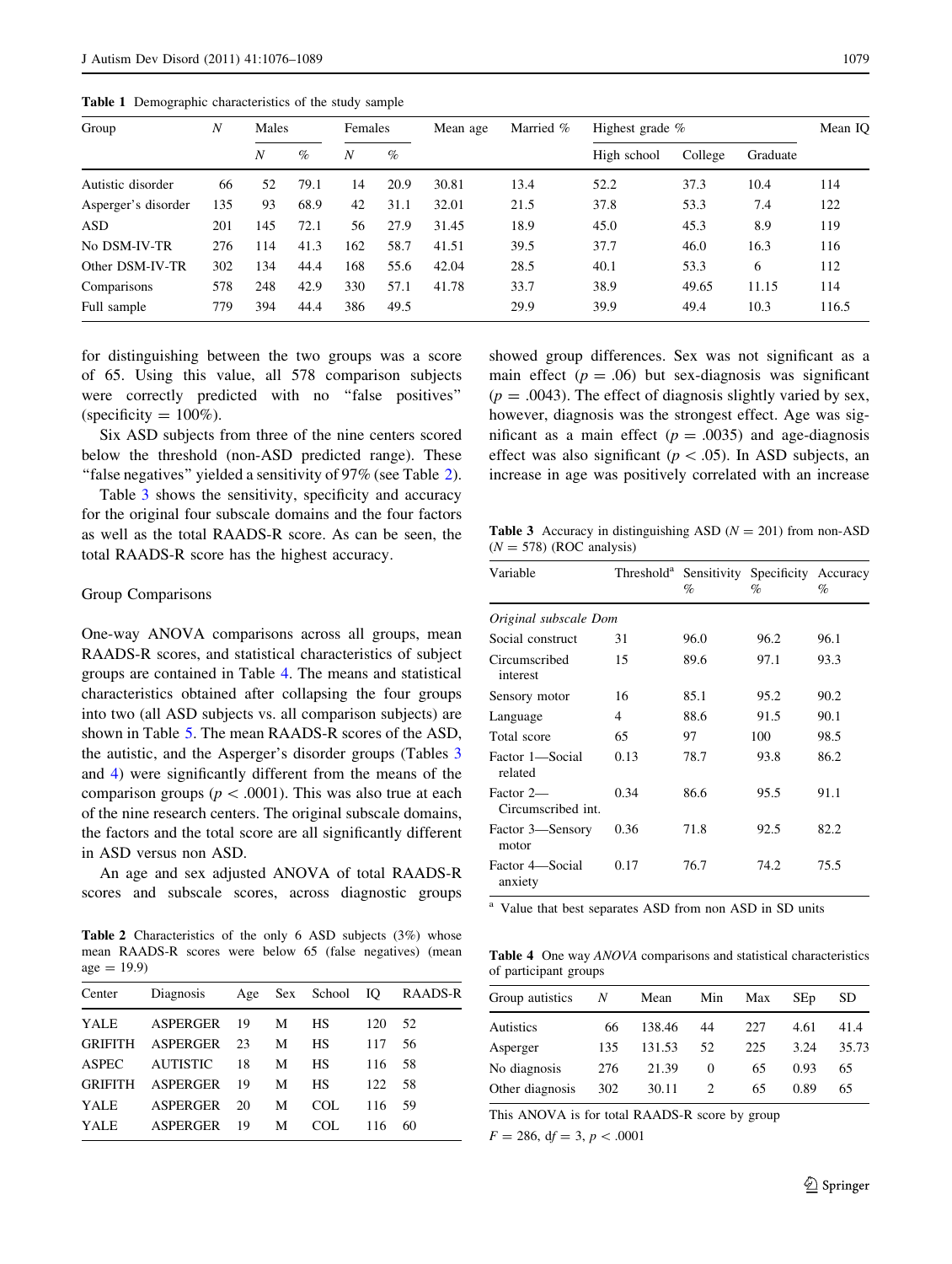<span id="page-4-0"></span>Table 5 Means and statistical characteristics for total score, ASD vs. comparison groups

| Group                             | Mean   | SEp  | SD    | Range      | $S-W$ | <b>Skewness</b> | Kurtosis | Effect size |
|-----------------------------------|--------|------|-------|------------|-------|-----------------|----------|-------------|
| Autistic spectrum $(n = 201)$     | 133.83 | 2.66 | 37.74 | $44 - 227$ | 0.993 | 0.09            | $-0.18$  | 4.56        |
| Comparison controls ( $n = 578$ ) | 25.95  | 0.67 | 16.04 | $0 - 65$   | 0.959 | 0.42            | $-0.76$  |             |

S–W Shapiro-Wilkes normality statistic

 $F = 1,522.44, df = 1, p \lt 0.0001$ 

in mean RAADS-R scores. (Spearman correlation 0.37,  $p = .0003$ ). However, age–sex–diagnosis effect was not significant ( $p = .1299$ ). Repeated analyses after adjustment for sex and age between and among the subject groups showed significant differences between ASD and comparison groups ( $p\lt$  .0001).

## Pair-Wise Comparison of Each Question

Post-hoc unequal variance *t* tests were performed for pair-wise comparison of each of the 80 questions. The ASD subjects had significantly greater scores on each of the individual RAADS-R items  $(N = 80)$  than either of the comparison groups ( $p < .0001$  for all comparisons). Total RAADS-R mean scores between autistic and Asperger's disorder subject groups were not significantly different.

## Validity Measures

All ASD subjects met the research diagnostic criteria of each center and had an ADOS module 4 score in the autism range (these were inclusion criteria). SRS-A scales were administered to 69 first-degree relatives of ASD subjects. The concordance rate was 95.59% (all but three scored in the "autism" range).

## Analysis of the Subscales

Mean scores and Cronbach alpha correlation coefficients were computed for each of the four subscale domains described previously: circumscribed interests = .903, language  $= .789$ , sensory motor  $= .905$ , social relatedness = .923 (for the four participant groups' mean scores of the subscales, see Table 6).

## Factor Analysis

Factor Analysis was carried out using both varimax (orthogonal) and oblique (non-orthogonal) varimax rotation. The oblique rotational method was preferred because it assumes the underlying constructs to be interrelated. In addition, the oblique model had simpler factor structure that was easier to interpret.

#### Table 6 Statistical analysis of the subscales

| Group                | Subscale                       | Mean  | <b>SD</b> |
|----------------------|--------------------------------|-------|-----------|
|                      | Autistic spectrum ( $n = 66$ ) |       |           |
|                      | Social                         | 67.89 | 21.45     |
|                      | Sensory motor                  | 32.82 | 12.25     |
|                      | Circumscribed interests        | 28.11 | 8.54      |
|                      | Language                       | 11.08 | 4.54      |
| Asperger $(n = 135)$ |                                |       |           |
|                      | Social                         | 65.07 | 17.80     |
|                      | Sensory motor                  | 28.96 | 13.07     |
|                      | Circumscribed interests        | 27.44 | 8.76      |
|                      | Language                       | 10.06 | 4.37      |
|                      | No DSM IV $(n = 276)$          |       |           |
|                      | Social                         | 9.24  | 7.70      |
|                      | Sensory motor                  | 5.26  | 5.33      |
|                      | Circumscribed interests        | 5.03  | 4.44      |
|                      | Language                       | 1.86  | 2.46      |
|                      | Other DSM IV $(n = 302)$       |       |           |
|                      | Social                         | 13.88 | 9.95      |
|                      | Sensory motor                  | 7.72  | 4.92      |
|                      | Circumscribed interests        | 7.08  | 4.69      |
|                      | Language                       | 1.43  | 1.76      |

 $p < .0001$ 

Four factors were identified using the oblique rotation method. These factors had a simpler factor structure with much less cross loading compared to the orthogonal results, making for easier interpretation. These final oblique factors also had a higher correlation with the original subscales compared to the orthogonal factors. Factors I and IV correlated most strongly with the social construct  $(r = .80)$ . Factor II correlated most strongly with circumscribed interests ( $r = .78$ ), factor III with sensory motor ( $r = .88$ ). The language construct was not picked up with the fourfactor model. The variables determined below are based on factor scores.

1. Factor I: Social Relatedness, containing questions related to empathy, intimacy and social language accounted for 23.9% of the variance. Questions: 1, 6, 8, 11, 13, 14, 15, 16, 18, 31, 37, 38, 43, 48, 52, 53, 58, 62, 66, 68, 72, 74, 77;  $\alpha = .93$ .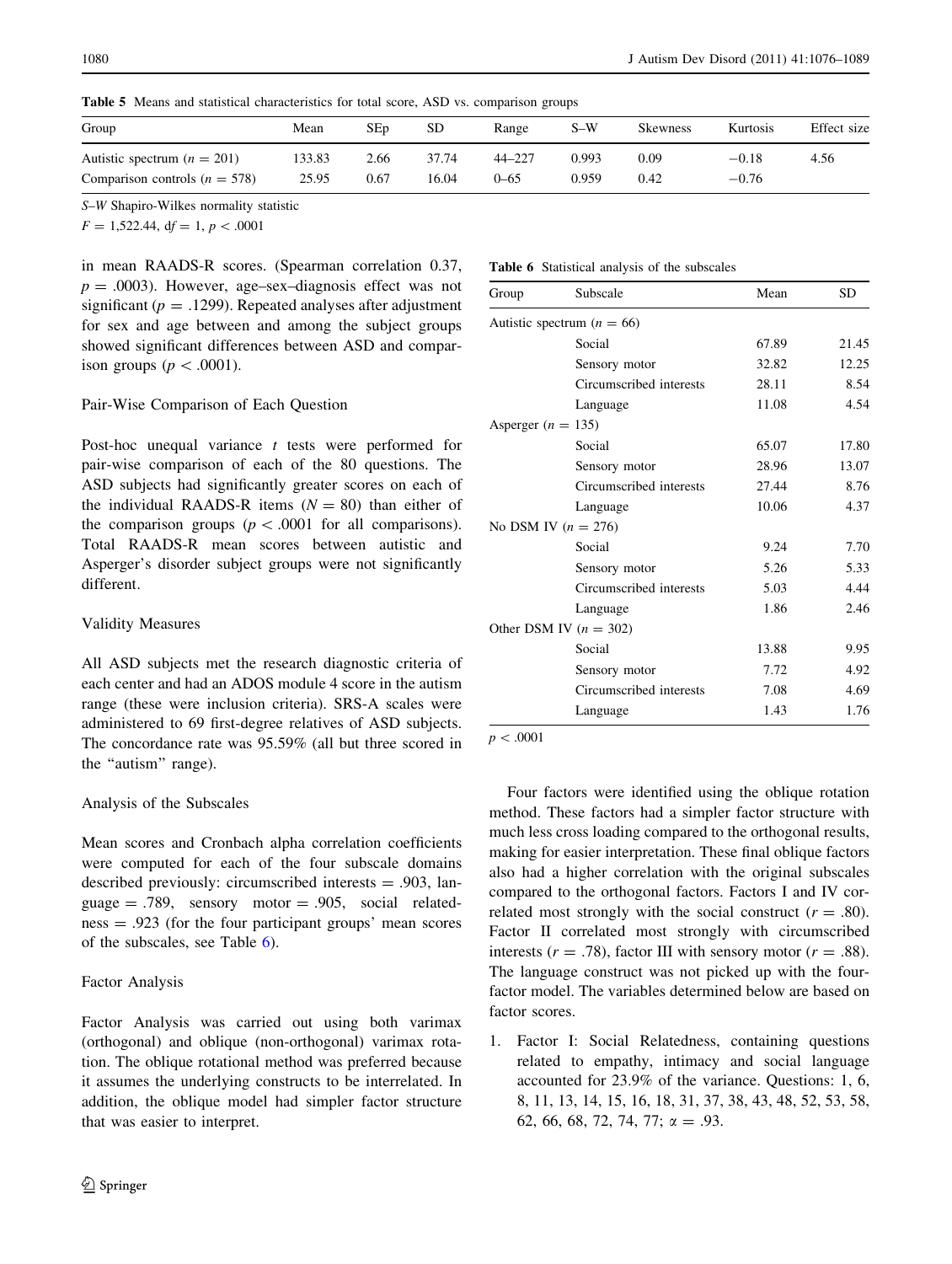- 2. Factor II: Circumscribed Interests, also with questions relating to social blindness, accounted for 25.0% of the variance. Questions: 3, 4, 5, 7, 9, 12, 16, 17, 20, 22, 25, 27, 28, 32, 33, 39, 41, 44, 45, 49, 50, 56, 60, 64, 76, 78, 79, 80;  $\alpha = .95$ .
- 3. Factor III: Sensory Motor accounted for 22.4% of the variance. Questions: 2, 10, 19, 24, 29, 34, 35, 36, 40, 46, 51, 54, 57, 59, 65, 70, 71, 73;  $\alpha = .87$ .
- 4. Factor IV: Social Anxiety accounted for 18.9% of the variance. Questions: 21, 23, 26, 30, 42, 47, 55, 61, 63, 67, 69, 75;  $\alpha = .89$ .

A confirmatory factor analysis using these four factors showed that the coefficient of variation of the factor loadings was 20, 18, 18, and 19%, respectively, implying similar loadings for each item within a given factor. A comparison of factor loadings (differential item function) by gender and by ASD vs. non-ASD showed no significant differences with the mean difference of 18% or less.

#### Test–Retest Reliability

Fifteen ASD subjects and fifteen comparison subjects without another DSM-IV-TR diagnosis were retested at UCLA after a mean interval of 1 year (maximum interval 15 months, minimum interval 10 months) The initial RAADS-R mean score for the ASA subjects was 155, and when repeated was 149. The initial RAADS-R mean score for the comparison subjects was 20, and 21 when repeated (Table 7 contains the statistical analyses for test–retest data).

#### University/Center Effect

The total mean RAADS-R scores for the ASD subjects from each of the 9 centers were significantly different from the comparison groups ( $p < .0001$ ) and there were significant differences between the universities (see Table 8).

#### Clinical Implications of RAADS-R Scores

A RAADS-R score of 65 or greater is consistent with a clinical diagnosis of ASD. A RAADS-R score of 64 or lower is not consistent with a diagnosis of ASD (sensitivity = 97%, specificity = 100%). It must be emphasized,

Table 7 Test-retest data statistical analysis

| Subject group | Number | Pearson $r=$ | Spearman Rho= |
|---------------|--------|--------------|---------------|
| All subjects  | 30     | .987         | .956          |
| Autistic      |        |              |               |
| Asperger      | 8      | .939         | .952          |
| Comparisons   | 15     | .874         | .764          |

Table 8 RAADS-R scores and ranges by research center: ASD subjects

| Research center                | N  | <b>RAADS-R</b> scores |     |     |
|--------------------------------|----|-----------------------|-----|-----|
|                                |    | Mean 146              | Min | Max |
| <b>UCLA</b>                    | 53 | 146                   | 84  | 222 |
| Yale                           | 31 | 115                   | 48  | 178 |
| Mount Sinai                    | 19 | 123                   | 73  | 166 |
| University of Utah             | 7  | 92                    | 72  | 109 |
| Monsah University, Australia   | 13 | 138                   | 62  | 172 |
| Aspect, Sydney                 | 14 | 118                   | 58  | 193 |
| Griffith University, Australia | 42 | 146                   | 56  | 227 |
| Geneva Center, Canada          | 8  | 148                   | 107 | 216 |
| University of London           | 14 | 135                   | 67  | 205 |

however, that if a subject has a score of 64 or lower but clinical judgment indicates that ASD is present, the clinical judgment should take precedence. This is due to the many limitations of self-rating scales that will be elaborated upon in the discussion section.

# **Discussion**

The RAADS-R is a highly specific (100%) and sensitive (97%) instrument that is useful as an adjunct clinical diagnostic tool. Based on the results of this study and the RAADS pilot study, a RAADS-R score of 65 or higher is consistent with a diagnosis of ASD. The ASD subjects' scores for each question were significantly different from the comparison subjects'. Additionally, the mean RAADS-R scores of the ASD subjects and the comparison subjects were significantly different in each of the nine centers, as well as all of the centers combined. Both the clinically assigned question-domains and the statistically derived factors demonstrated high internal consistency. The RAADS-R had high test–retest reliability in a limited number of subjects. The RAADS-R was designed to assist clinicians in diagnosing adults  $(18+)$ with suspected ASD. It is designed to be administered by clinicians in a clinical setting. It is not intended to be a mail in or an online screening instrument. The questions are designed for individuals with average IQ and above. This is a population with mild or subclinical ASD. These individuals often escape diagnosis. The RAADS-R was specifically designed to capture that population.

## Limitations

Scales based on self-reports have inherent limitations: First, a subject may not understand a question, and while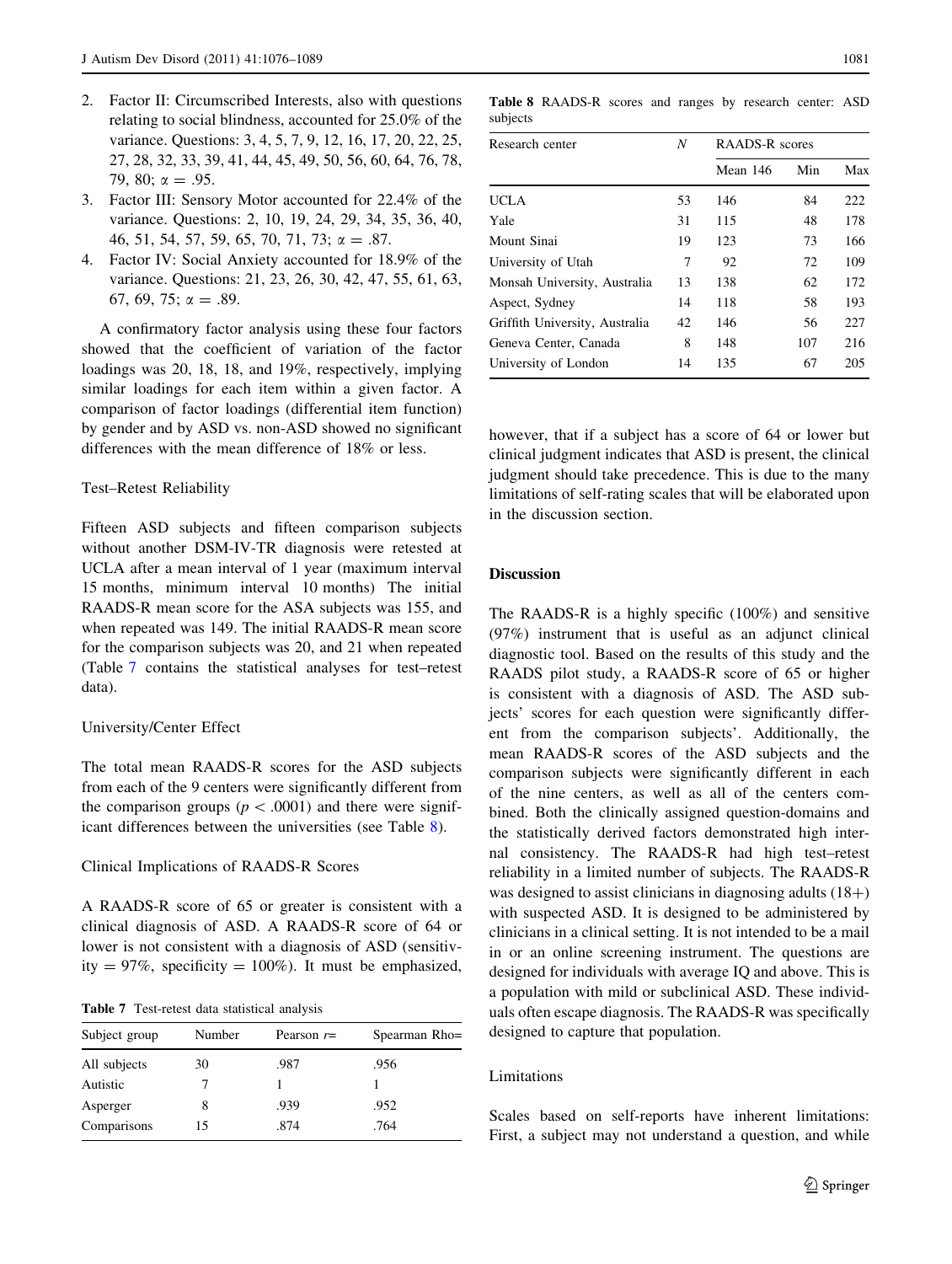answering to the best of their ability, give a misleading answer. This was mitigated in the present study by having a clinician remain with the subject to clarify possible misunderstandings during the administration of the RAADS-R.

Second is the issue of unawareness i.e., "denial" of symptoms or over reporting of symptoms. To control for this we added the SRS-A, which is a second party instrument. The concordance rate was 95.95%, which indicates good concurrent validity. However, since only 69 subjects were available to complete the SRS-A, further studies are warranted.

Six subjects whose clinical diagnoses and ADOS module 4 scores placed them in the ASD group, scored below the RAADS-R ASD cut off point of 65. Their mean age was 19.9 years. Each of these six "false negative" subjects was reported by their family members to be invested in appearing ''as normal as they could be.'' The ANOVA results show a positive correlation with age in the ASD subjects with older subjects scoring higher (see Results section). Possible explanations are: (a) the younger subjects were denying symptoms, (b) the younger subjects received treatment since childhood and now believed they were "normal," and (c) three of the cases from Yale's sample have low functioning siblings with autism. These subjects may see themselves relatively unaffected for this reason. This stresses the importance for clinicians to search very carefully for symptoms when diagnosing young adults, given their propensity to want to ''look as normal as possible.''

Another confounding factor is that the same symptoms of ASD reported to be unobtrusive by some subjects may be serious to incapacitating in others. For instance, a young man reported that hypersensitivity to lights and sounds caused him to be ''completely socially isolated,'' while another with the same symptoms told us, ''I go to carnivals, circuses, and state fairs, every chance I get—I enjoy the flashing lights and sounds of the barkers and noises the merry go round makes." "And I stay as long as I can," he added with a smile.

## Factor Analysis

As noted in the Results section, four factors emerged from Factor Analysis. The Cronbach alpha coefficients were satisfactory (social relatedness = .93, circumscribed interests = .95, sensory motor = .87, social anxiety = .89), indicating good internal consistency. For the clinical domain, the Cronbach alpha for language was the weakest. Factor IV contains questions relating to social anxiety and anxiety in general. This factor is important to examine. Targeting the social anxiety questions within the instrument may help the clinician differentiate social anxiety from ASD. The two diagnoses are often difficult to differentiate.

#### University Effect

As shown in the results section, there were significant differences of the mean RAADS-R scores among the nine research centers. This is most likely due to a large variation in the number of subjects per center (maximum 53 to a minimum of 7). Since the mean RAADS-R score for each center was significantly different from the mean RAADS-R scores of the comparison subjects ( $p < .0001$ ), it is likely that the differences among centers would diminish if those with fewer subjects were to expand their database. Further validation studies are indicated.

#### Relevance to DSM-V

Results show significant statistical differences between the autism and Asperger's subjects and comparison subjects with and without another DSM-IV-TR diagnosis. There were no significant differences between the autism and Asperger's groups, which supports the newly proposed DSM-V diagnostic criteria. Recently proposed DSM-V criteria combines the two groups, creating an Autism Spectrum Disorder diagnosis.

## **Conclusions**

The RAADS-R proved to be highly accurate in discriminating between subjects with ASD and those without a DSM-IV-TR diagnosis and with another DSM-IV-TR diagnosis (sensitivity  $= 97\%$ , specificity  $= 100\%$ , testretest reliability = .987, accuracy =  $98.5\%$ ). No difficulties were reported in administration even though subjects were evaluated at nine medical centers on three continents. Mean RAADS-R scores were highly significantly different  $(p < .0001)$  between ASD and comparison subjects at each of the nine centers, and all eighty questions were significantly different between ASD and comparison subjects. The fact that this was true even when the comparison cases had a variety of DSM-IV-TR diagnoses other than ASD makes the RAADS-R particularly useful in adult clinical settings.

Acknowledgments We wish to express our gratitude to professor Ami Klin for his mentorship and consultation, Avril Brereton, Latha Sooraya, Trevor Clark, Vicky Gibbs, Stephanie Moseser-Warren the Alan B. Slifka foundation, Marilyn Miller and Angela Pih, for their contributions and support.

Open Access This article is distributed under the terms of the Creative Commons Attribution Noncommercial License which permits any noncommercial use, distribution, and reproduction in any medium, provided the original author(s) and source are credited.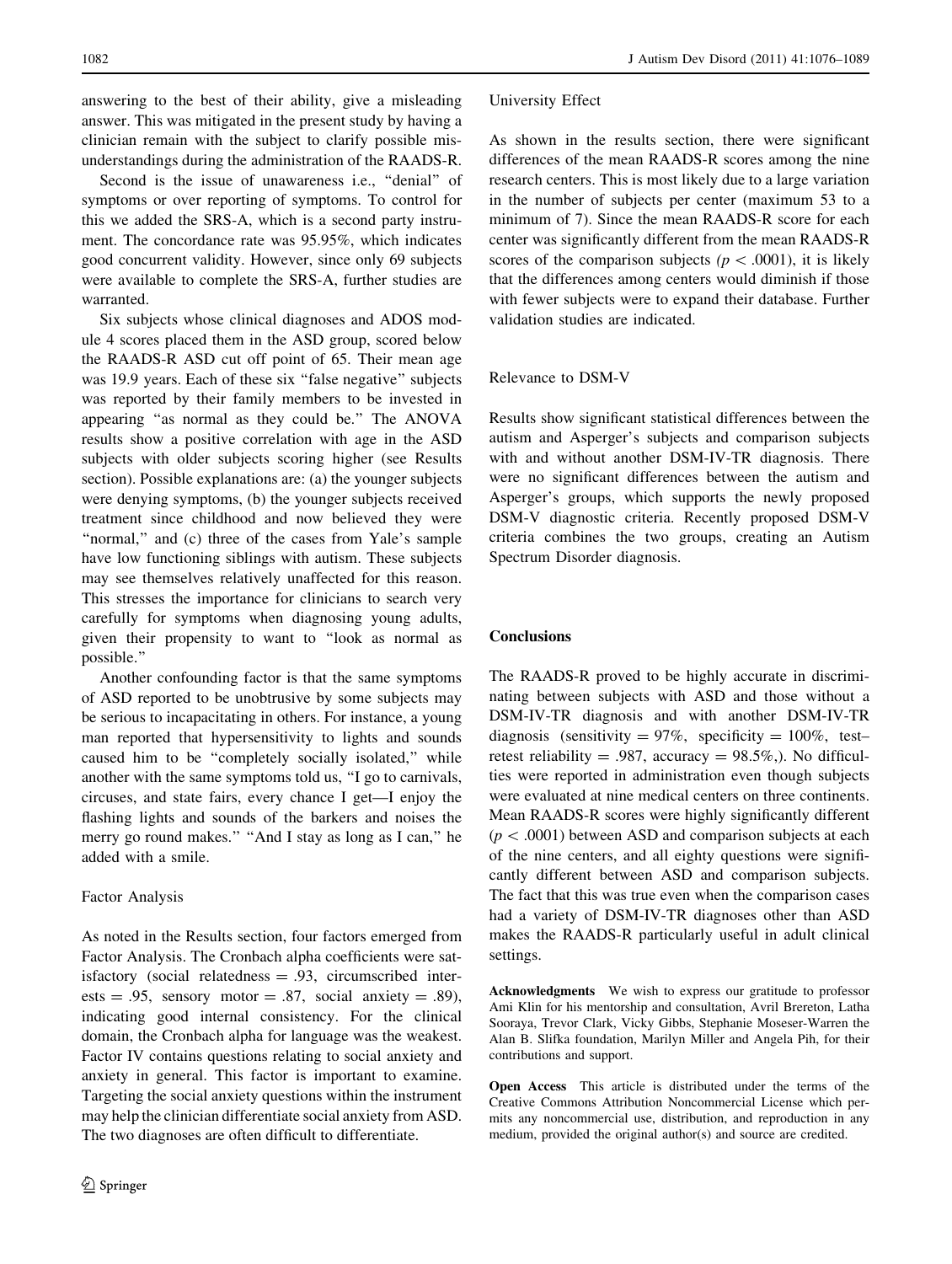<span id="page-7-0"></span>Appendix 1: The Ritvo Autism Asperger's Diagnostic Scale-Revised (RAADS-R) and Scoring Instructions

**RAADS-R©** Ritvo Autism-Asperger's Diagnostic Scale – Revised All information on this scale is strictly confidential  $*2.$  $*3.$ Your phone number  $(\_\_)$ Today's date  $*4.$  $*5.$ Your age in years\_  $*6.$  Male  $\overline{\mathsf{B}}$  $*7.$  Female  $\Box$ Your gender: \* 8. Single \* 10. Divorced Marital status:  $*$  9. Married  $\square$ \*11. Not married but in a significant relationship  $\Box$ Do you have children? \* 12. Yes  $\Box$  $*$  13. No  $\Box$ \*14 If yes, list their sexes, ages and any psychiatric or neurological disabilities they may have including autism and Asperger's Disorder:  $a.$  $\mathbf b$ .  $\mathbf{C}$ .  $\mathbf{C}$ .  $\mathbf{C}$ .  $\mathbf{C}$ .  $\mathbf{C}$ .  $\mathbf{C}$ .  $\mathbf{C}$ .  $\mathbf{C}$ .  $\mathbf{C}$ .  $\mathbf{C}$ .  $\mathbf{C}$ .  $\mathbf{C}$ .  $\mathbf{C}$ .  $\mathbf{C}$ .  $\mathbf{C}$ .  $\mathbf{C}$ .  $\mathbf{C}$ .  $\mathbf{C}$ .  $\mathbf{C}$ .  $\mathbf{C}$ .  $\mathbf{C}$ .  $\mathbf{C}$ .  $e_{i}$ Do you have or have you ever had a driver's license? Yes  $\Box$  No  $\Box$ \*17. The highest grade passed or degree earned in school \* 18. Was this in regular class?  $\Box$ \*19. Or special education?  $\Box$ \* 20. Have you ever been diagnosed or labelled as having Autistic Disorder, Asperger's Disorder, High Functioning Autism, Pervasive Developmental Disorder, Dyslexia, Mental Retardation, Learning Disability or another psychiatric or neurological disorder? If so, please name the diagnosis or label, when it was given and by whom (name the doctor, clinic or a school). Please use other paper if necessary. Diagnosis: Date of diagnosis: \_\_\_\_\_\_\_\_ When did you begin speaking? \*21. I began at the usual time (around my second birthday at 24 months of age) \* 22. I began speaking late (at or later than age 2½ or 30 months) \*23. I have no information as to when I began speaking or early language problems.

It will take you about an hour to answer all the questions.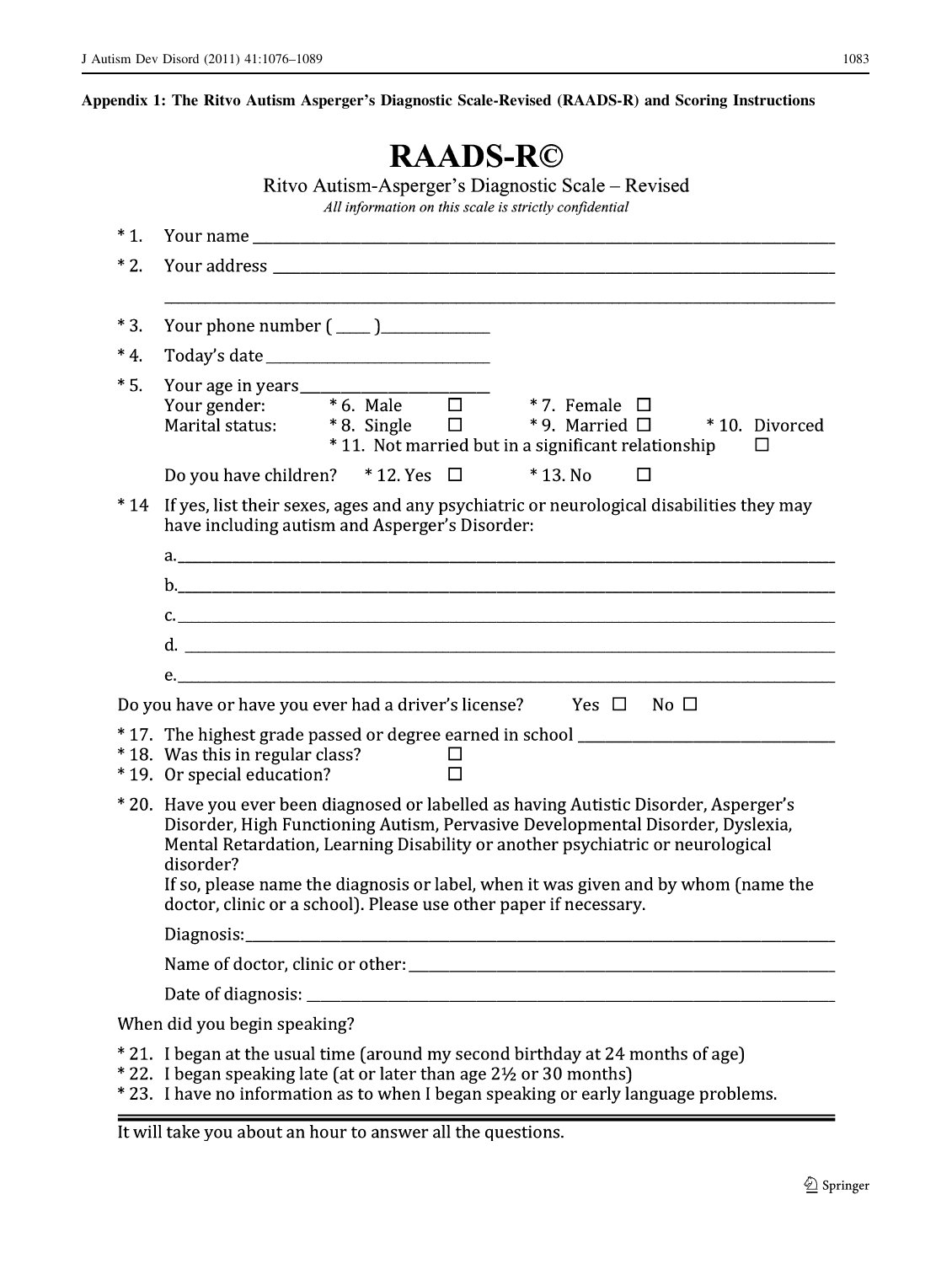|        |                                                                                                                                   |                                     |                  | <b>Check only one column</b>                  |            |
|--------|-----------------------------------------------------------------------------------------------------------------------------------|-------------------------------------|------------------|-----------------------------------------------|------------|
|        | Some life experiences and<br>personality characteristics<br>that may apply to you                                                 | True now<br>and when I<br>was young | True only<br>now | True only<br>when I was<br>younger<br>than 16 | Never true |
| $1^*$  | I am a sympathetic person.                                                                                                        |                                     |                  |                                               |            |
| 2.     | I often use words and phrases from movies and<br>television in conversations.                                                     |                                     |                  |                                               |            |
| 3.     | I am often surprised when others tell me I have<br>been rude.                                                                     |                                     |                  |                                               |            |
| 4.     | Sometimes I talk too loudly or too softly, and I<br>am not aware of it.                                                           |                                     |                  |                                               |            |
| 5.     | I often don't know how to act in social situations.                                                                               |                                     |                  |                                               |            |
| 6*     | I can "put myself in other people's shoes."                                                                                       |                                     |                  |                                               |            |
| 7.     | I have a hard time figuring out what some<br>phrases mean, like "you are the apple of my eye."                                    |                                     |                  |                                               |            |
| 8.     | I only like to talk to people who share my special<br>interests.                                                                  |                                     |                  |                                               |            |
| 9.     | I focus on details rather than the overall idea.                                                                                  |                                     |                  |                                               |            |
| 10.    | I always notice how food feels in my mouth. This<br>is more important to me than how it tastes.                                   |                                     |                  |                                               |            |
| $11^*$ | I miss my best friends or family when we are<br>apart for a long time.                                                            |                                     |                  |                                               |            |
| 12.    | Sometimes I offend others by saying what I am<br>thinking, even if I don't mean to.                                               |                                     |                  |                                               |            |
| 13.    | I only like to think and talk about a few things<br>that interest me.                                                             |                                     |                  |                                               |            |
| 14.    | I'd rather go out to eat in a restaurant by myself<br>than with someone I know.                                                   |                                     |                  |                                               |            |
| 15.    | I cannot imagine what it would be like to be<br>someone else.                                                                     |                                     |                  |                                               |            |
|        | <b>16.</b> I have been told that I am clumsy or<br>uncoordinated.                                                                 |                                     |                  |                                               |            |
| 17.    | Others consider me odd or different.                                                                                              |                                     |                  |                                               |            |
|        | 18* I understand when friends need to be comforted.                                                                               |                                     |                  |                                               |            |
| 19.    | I am very sensitive to the way my clothes feel<br>when I touch them. How they feel is more<br>important to me than how they look. |                                     |                  |                                               |            |

Please continue on the next page © Riva Ariella Ritvo, Ph.D. and Edward Ritvo, M.D., 2007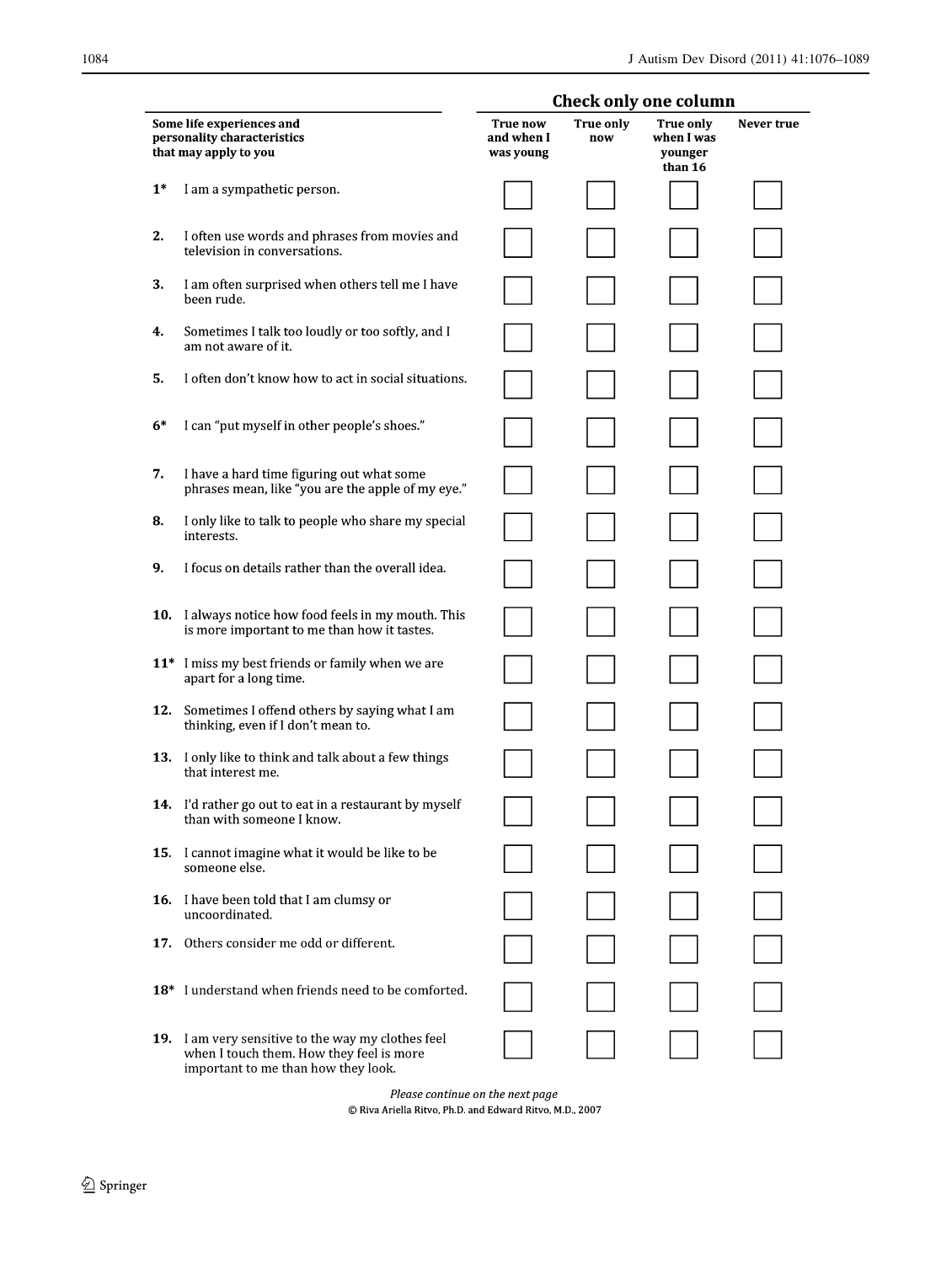|       |                                                                                                                       |                                     |                  | <b>Check only one column</b>                  |            |
|-------|-----------------------------------------------------------------------------------------------------------------------|-------------------------------------|------------------|-----------------------------------------------|------------|
|       | Some life experiences and<br>personality characteristics<br>that may apply to you                                     | True now<br>and when I<br>was young | True only<br>now | True only<br>when I was<br>younger<br>than 16 | Never true |
|       | <b>20.</b> I like to copy the way certain people speak and<br>act. It helps me appear more normal.                    |                                     |                  |                                               |            |
| 21.   | It can be very intimidating for me to talk to more<br>than one person at the same time.                               |                                     |                  |                                               |            |
|       | 22. I have to "act normal" to please other people and<br>make them like me.                                           |                                     |                  |                                               |            |
| $23*$ | Meeting new people is usually easy for me.                                                                            |                                     |                  |                                               |            |
| 24.   | I get highly confused when someone interrupts<br>me when I am talking about something I am very<br>interested in.     |                                     |                  |                                               |            |
|       | 25. It is difficult for me to understand how other<br>people are feeling when we are talking.                         |                                     |                  |                                               |            |
|       | 26* I like having a conversation with several people,<br>for instance around a dinner table, at school or at<br>work. |                                     |                  |                                               |            |
| 27.   | I take things too literally, so I often miss what<br>people are trying to say.                                        |                                     |                  |                                               |            |
| 28.   | It is very difficult for me to understand when<br>someone is embarrassed or jealous.                                  |                                     |                  |                                               |            |
| 29.   | Some ordinary textures that do not bother others<br>feel very offensive when they touch my skin.                      |                                     |                  |                                               |            |
| 30.   | I get extremely upset when the way I like to do<br>things is suddenly changed.                                        |                                     |                  |                                               |            |
| 31.   | I have never wanted or needed to have what<br>other people call an "intimate relationship."                           |                                     |                  |                                               |            |
| 32.   | It is difficult for me to start and stop a<br>conversation. I need to keep going until I am<br>finished.              |                                     |                  |                                               |            |
|       | 33* I speak with a normal rhythm.                                                                                     |                                     |                  |                                               |            |
| 34.   | The same sound, color or texture can suddenly<br>change from very sensitive to very dull.                             |                                     |                  |                                               |            |
| 35.   | The phrase "I've got you under my skin" makes<br>me very uncomfortable.                                               |                                     |                  |                                               |            |
|       | 36. Sometimes the sound of a word or a high-pitched<br>noise can be painful to my ears.                               |                                     |                  |                                               |            |
|       | 37* I am an understanding type of person.                                                                             |                                     |                  |                                               |            |

Please continue on the next page

© Riva Ariella Ritvo, Ph.D. and Edward Ritvo, M.D., 2007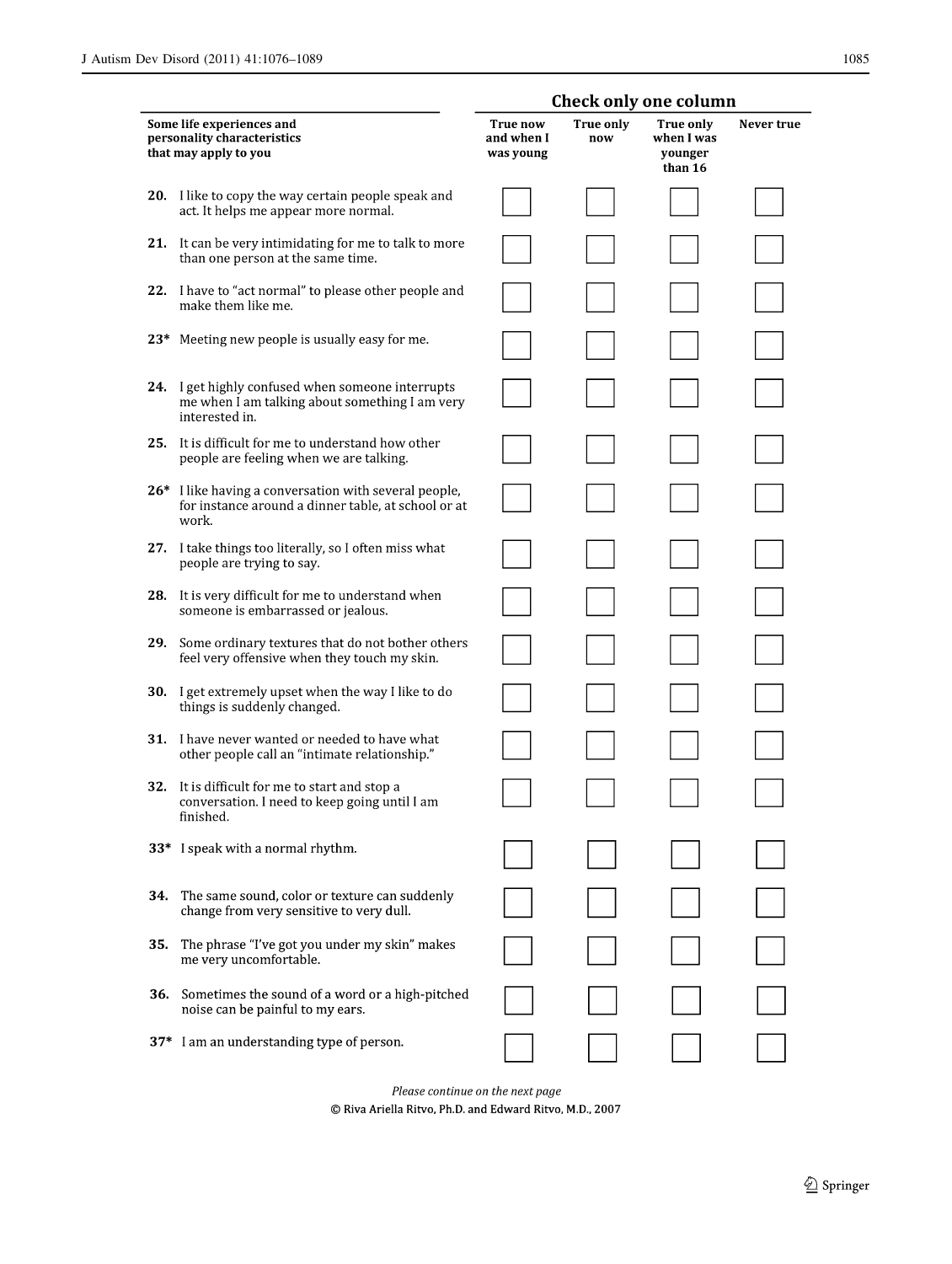|     |                                                                                                                                                                                      |                                     |                  | Check only one column                         |            |
|-----|--------------------------------------------------------------------------------------------------------------------------------------------------------------------------------------|-------------------------------------|------------------|-----------------------------------------------|------------|
|     | Some life experiences and<br>personality characteristics<br>that may apply to you                                                                                                    | True now<br>and when I<br>was young | True only<br>now | True only<br>when I was<br>younger<br>than 16 | Never true |
|     | <b>38.</b> I do not connect with characters in movies and<br>cannot feel what they feel.                                                                                             |                                     |                  |                                               |            |
|     | 39. I cannot tell when someone is flirting with me.                                                                                                                                  |                                     |                  |                                               |            |
|     | 40. I can see in my mind in exact detail things that I<br>am interested in.                                                                                                          |                                     |                  |                                               |            |
| 41. | I keep lists of things that interest me, even when<br>they have no practical use (for example sports<br>statistics, train schedules, calendar dates,<br>historical facts and dates). |                                     |                  |                                               |            |
| 42. | When I feel overwhelmed by my senses, I have to<br>isolate myself to shut them down.                                                                                                 |                                     |                  |                                               |            |
|     | 43* I like to talk things over with my friends.                                                                                                                                      |                                     |                  |                                               |            |
|     | 44. I cannot tell if someone is interested or bored<br>with what I am saying.                                                                                                        |                                     |                  |                                               |            |
| 45. | It can be very hard to read someone's face, hand<br>and body movements when they are talking.                                                                                        |                                     |                  |                                               |            |
| 46. | The same thing (like clothes or temperatures)<br>can feel very different to me at different times.                                                                                   |                                     |                  |                                               |            |
|     | 47* I feel very comfortable with dating or being in<br>social situations with others.                                                                                                |                                     |                  |                                               |            |
|     | 48* I try to be as helpful as I can when other people<br>tell me their personal problems.                                                                                            |                                     |                  |                                               |            |
| 49. | I have been told that I have an unusual voice (for<br>example flat, monotone, childish, or high-<br>pitched).                                                                        |                                     |                  |                                               |            |
| 50. | Sometimes a thought or a subject gets stuck in<br>my mind and I have to talk about it even if no one<br>is interested.                                                               |                                     |                  |                                               |            |
| 51. | I do certain things with my hands over and over<br>again (like flapping, twirling sticks or strings,<br>waving things by my eyes).                                                   |                                     |                  |                                               |            |
| 52. | I have never been interested in what most of the<br>people I know consider interesting.                                                                                              |                                     |                  |                                               |            |
|     | 53* I am considered a compassionate type of person.                                                                                                                                  |                                     |                  |                                               |            |
| 54. | I get along with other people by following a set of<br>specific rules that help me look normal.                                                                                      |                                     |                  |                                               |            |
| 55. | It is very difficult for me to work and function in<br>groups.                                                                                                                       |                                     |                  |                                               |            |

Please continue on the next page

© Riva Ariella Ritvo, Ph.D. and Edward Ritvo, M.D., 2007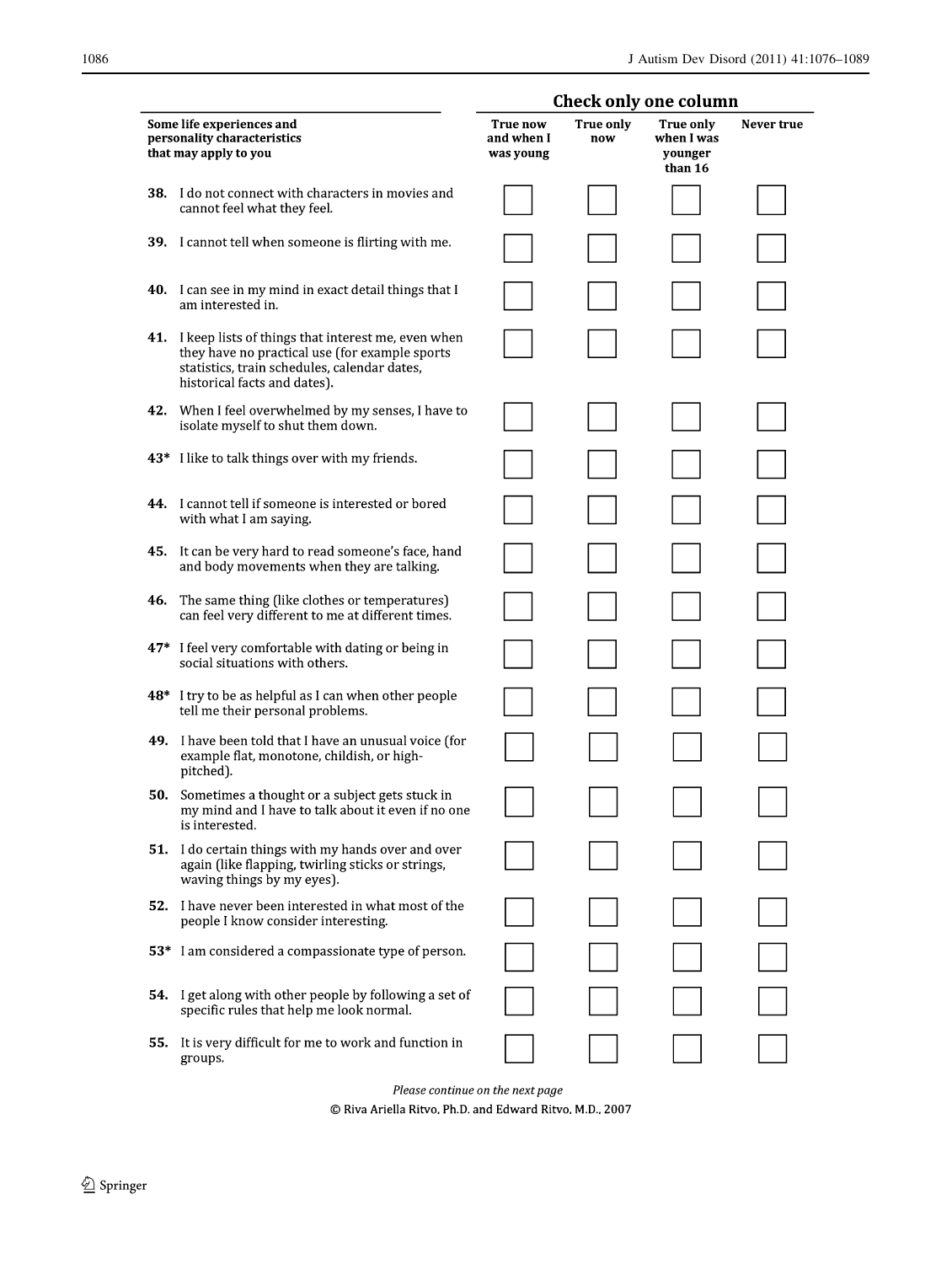|     |                                                                                                                                                                                                    | <b>Check only one column</b>        |                  |                                                      |            |  |  |
|-----|----------------------------------------------------------------------------------------------------------------------------------------------------------------------------------------------------|-------------------------------------|------------------|------------------------------------------------------|------------|--|--|
|     | Some life experiences and<br>personality characteristics<br>that may apply to you                                                                                                                  | True now<br>and when I<br>was young | True only<br>now | <b>True only</b><br>when I was<br>younger<br>than 16 | Never true |  |  |
|     | <b>56.</b> When I am talking to someone, it is hard to<br>change the subject. If the other person does so, I<br>can get very upset and confused.                                                   |                                     |                  |                                                      |            |  |  |
| 57. | Sometimes I have to cover my ears to block out<br>painful noises (like vacuum cleaners or people<br>talking too much or too loudly).                                                               |                                     |                  |                                                      |            |  |  |
|     | 58* I can chat and make small talk with people.                                                                                                                                                    |                                     |                  |                                                      |            |  |  |
| 59. | Sometimes things that should feel painful are not<br>(for instance when I hurt myself or burn my<br>hand on a stove).                                                                              |                                     |                  |                                                      |            |  |  |
|     | 60. When talking to someone, I have a hard time<br>telling when it is my turn to talk or to listen.                                                                                                |                                     |                  |                                                      |            |  |  |
|     | 61. I am considered a loner by those who know me<br>best.                                                                                                                                          |                                     |                  |                                                      |            |  |  |
|     | 62* I usually speak in a normal tone.                                                                                                                                                              |                                     |                  |                                                      |            |  |  |
|     | 63. I like things to be exactly the same day after day<br>and even small changes in my routines upset me.                                                                                          |                                     |                  |                                                      |            |  |  |
|     | 64. How to make friends and socialize is a mystery<br>to me.                                                                                                                                       |                                     |                  |                                                      |            |  |  |
|     | 65. It calms me to spin around or to rock in a chair<br>when I am feeling stressed.                                                                                                                |                                     |                  |                                                      |            |  |  |
|     | <b>66.</b> The phrase, "He wears his heart on his sleeve,"<br>does not make sense to me.                                                                                                           |                                     |                  |                                                      |            |  |  |
| 67. | If I am in a place where there are many smells,<br>textures to feel, noises or bright lights, I feel<br>anxious or frightened.                                                                     |                                     |                  |                                                      |            |  |  |
|     | 68* I can tell when someone says one thing but<br>means something else.                                                                                                                            |                                     |                  |                                                      |            |  |  |
|     | 69. I like to be by myself as much as I can.                                                                                                                                                       |                                     |                  |                                                      |            |  |  |
|     | 70. I keep my thoughts stacked in my memory like<br>they are on filing cards, and I pick out the ones I<br>need by looking through the stack and finding<br>the right one (or another unique way). |                                     |                  |                                                      |            |  |  |
| 71. | The same sound sometimes seems very loud or<br>very soft, even though I know it has not changed.                                                                                                   |                                     |                  |                                                      |            |  |  |
|     | 72* I enjoy spending time eating and talking with my<br>family and friends.                                                                                                                        |                                     |                  |                                                      |            |  |  |
|     | 73. I can't tolerate things I dislike (like smells,<br>textures, sounds or colors).                                                                                                                |                                     |                  |                                                      |            |  |  |

Please continue on the next page

© Riva Ariella Ritvo, Ph.D. and Edward Ritvo, M.D., 2007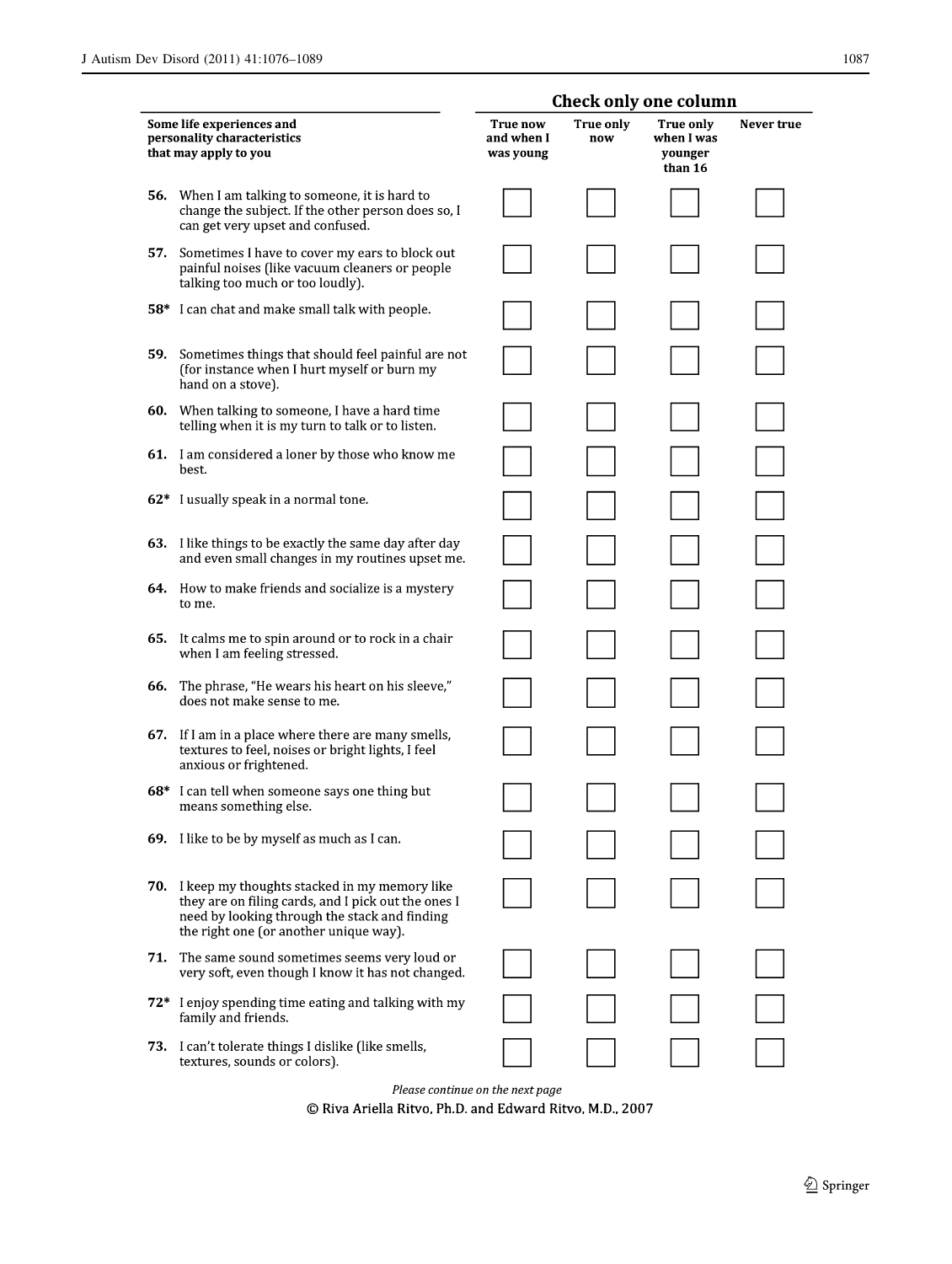<span id="page-12-0"></span>

|                                                                                   |                                                                                                 | Check only one column               |                  |                                                      |            |
|-----------------------------------------------------------------------------------|-------------------------------------------------------------------------------------------------|-------------------------------------|------------------|------------------------------------------------------|------------|
| Some life experiences and<br>personality characteristics<br>that may apply to you |                                                                                                 | True now<br>and when I<br>was young | True only<br>now | <b>True only</b><br>when I was<br>younger<br>than 16 | Never true |
|                                                                                   | <b>74.</b> I don't like to be hugged or held.                                                   |                                     |                  |                                                      |            |
| 75.                                                                               | When I go somewhere, I have to follow a familiar<br>route or I can get very confused and upset. |                                     |                  |                                                      |            |
| 76.                                                                               | It is difficult to figure out what other people<br>expect of me.                                |                                     |                  |                                                      |            |
| 77*                                                                               | I like to have close friends.                                                                   |                                     |                  |                                                      |            |
| 78.                                                                               | People tell me that I give too much detail.                                                     |                                     |                  |                                                      |            |
|                                                                                   | <b>79.</b> I am often told that I ask embarrassing questions.                                   |                                     |                  |                                                      |            |
| 80.                                                                               | I tend to point out other people's mistakes.                                                    |                                     |                  |                                                      |            |

Thank you for your cooperation! © Riva Ariella Ritvo, Ph.D. and Edward Ritvo, M.D., 2007

# Appendix 2: Instructions for Scoring the Scale

The scale contains two types of questions:

- 1. 64 questions describing specific symptoms of ASD. These are scored in order of severity from: ''true now and when I was young" = 3, to "never true" =  $0$ .
- 2. 16 questions describing non symptomatic (normative) behaviors. These are score: "true now and when I was young" = 0 to "never true" = 3. These questions have asterisks by their number (Table 9).

Table 9 Scores for the four possible answers

| Answer checked by the subject                                                                                                      | True now and<br>when I was young | Only true now | True only when i was young | Never true   |
|------------------------------------------------------------------------------------------------------------------------------------|----------------------------------|---------------|----------------------------|--------------|
| Symptom based questions                                                                                                            | 3                                |               |                            | $\mathbf{0}$ |
| $N = 64$                                                                                                                           |                                  |               |                            |              |
| Example: "I take things too literally<br>so I often miss what<br>people are trying to say".<br>(No asterisk after question number) |                                  |               |                            |              |
| Normative questions                                                                                                                | $\theta$                         |               | $\overline{c}$             | 3            |
| $N = 16$                                                                                                                           |                                  |               |                            |              |
| Example: " $I$ " * "I am a sympathetic person".<br>(Asterisk after question number)                                                |                                  |               |                            |              |